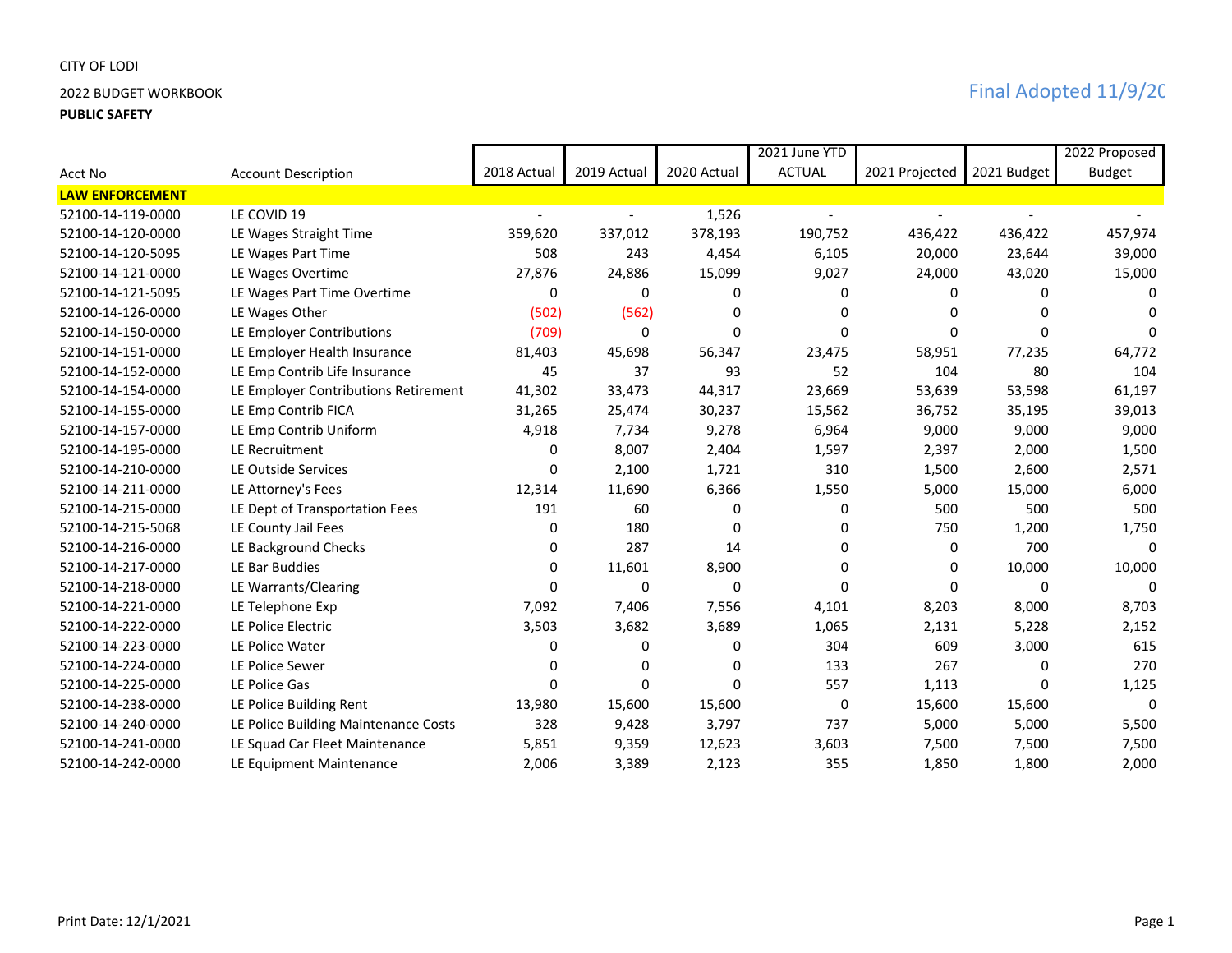## CITY OF LODI

## **PUBLIC SAFETY**

|                                |                                       |             |                          |                | 2021 June YTD |                |                | 2022 Proposed |
|--------------------------------|---------------------------------------|-------------|--------------------------|----------------|---------------|----------------|----------------|---------------|
| Acct No                        | <b>Account Description</b>            | 2018 Actual | 2019 Actual              | 2020 Actual    | <b>ACTUAL</b> | 2021 Projected | 2021 Budget    | <b>Budget</b> |
| 52100-14-291-0000              | LE Contractual Srv Cleaning Service   | 0           | 400                      | 4,757          | 2,387         | 4,713          | 5,500          | 5,000         |
| 52100-14-292-0000              | LE Contractual Srv Columbia County    | 0           | 63,023                   | 0              | 0             | 0              | 3,000          |               |
| 52100-14-310-0000              | LE Office Supplies                    | 2,362       | 1,499                    | 2,400          | 1,390         | 3,000          | 525            | 3,500         |
| 52100-14-311-0000              | LE Postage                            | 0           | <sup>0</sup>             | 99             | 10            | 525            | 0              | 525           |
| 52100-14-316-0000              | LE Miscellaneous Exp                  | 6,507       | <sup>0</sup>             | $\Omega$       | 0             | $\Omega$       | 0              | 0             |
| 52100-14-318-0000              | LE Crossing Guards                    | 0           | <sup>0</sup>             | 4,100          | 2,050         | 4,100          | 4,100          | 4,100         |
| 52100-14-320-0000              | LE Subscripts, Service, Spprt Agrmnts | 18,622      | 28,459                   | 20,128         | 12,418        | 19,500         | 18,000         | 22,000        |
| 52100-14-333-0000              | LE In-Service Training                | 3,844       | 3,021                    | 5,398          | 2,630         | 6,000          | 6,000          | 7,000         |
| 52100-14-340-0000              | LE Operating Supplies                 | 5,253       | 3,454                    | 4,545          | 3,824         | 5,300          | 5,300          | 5,500         |
| 52100-14-390-0000              | LE Minor Equipment                    | 0           | 5,559                    | 7,329          | 0             | 0              | 0              | 4,000         |
| 52100-14-392-0000              | LE Educational/Promotional            | 0           | 856                      | 3,234          | 970           | 3,000          | 3,000          | 3,000         |
| 52100-14-393-0000              | LE COVID supplies                     | 0           | 0                        | 5,008          | 9,574         | 0              | 1,500          | 0             |
| 52100-14-394-0000              | LE Investigations                     | n           | <sup>0</sup>             | $\Omega$       | 0             | 500            | 0              | 1,000         |
| 52100-14-398-0000              | LE Meetings                           | 0           | 180                      | 113            | 80            | 150            | 200            | 150           |
| 52100-14-451-0000              | LE Gas & Fuel                         | 19,741      | 13,238                   | 8,543          | 6,068         | 19,000         | 19,000         | 19,500        |
| 52100-14-850-0000              | LE Capital- IT Equipment              | 0           | 11,607                   | 10,489         |               |                |                |               |
| 52100-14-861-0000              | LE Capital- Squad Car                 | 0           | 0                        | 90,866         |               |                |                | 55,000        |
| 52100                          | <b>Total Law Enforcement</b>          | 647,320     | 688,077                  | 769,819        | 331,320       | 757,076        | 822,447        | 866,520       |
| <b>LAW ENFORCEMENT- GARAGE</b> |                                       |             |                          |                |               |                |                |               |
| 52111-14-222-0000              | LE Police Building Electric           |             |                          |                | 358           | 716            |                | 723           |
| 52111-14-223-0000              | LE Police Garage Water                |             |                          |                | 261           | 523            |                | 528           |
| 52111-14-224-0000              | LE Police Garage Sewer                |             |                          |                | 172           | 344            |                | 348           |
| 52111-14-225-0000              | LE Police Garage Gas                  |             |                          |                | 995           | 1,990          |                | 2,010         |
| 52111-14-238-0000              | LE Police Garage Building Rent        |             |                          |                | 9,152         | 15,600         |                | 16,224        |
| 52111-14-240-0000              | LE Police Garage Building Maint       |             |                          |                | 11            | 100            |                | 200           |
| 52111-14-320-0000              | LE Police Garage Subscriptions        |             |                          |                | 652           | 652            |                | 700           |
| 52111                          | <b>Total Law Enforcement - Garage</b> |             | $\overline{\phantom{a}}$ | $\blacksquare$ | 11,602        | 19,925         | $\blacksquare$ | 20,733        |